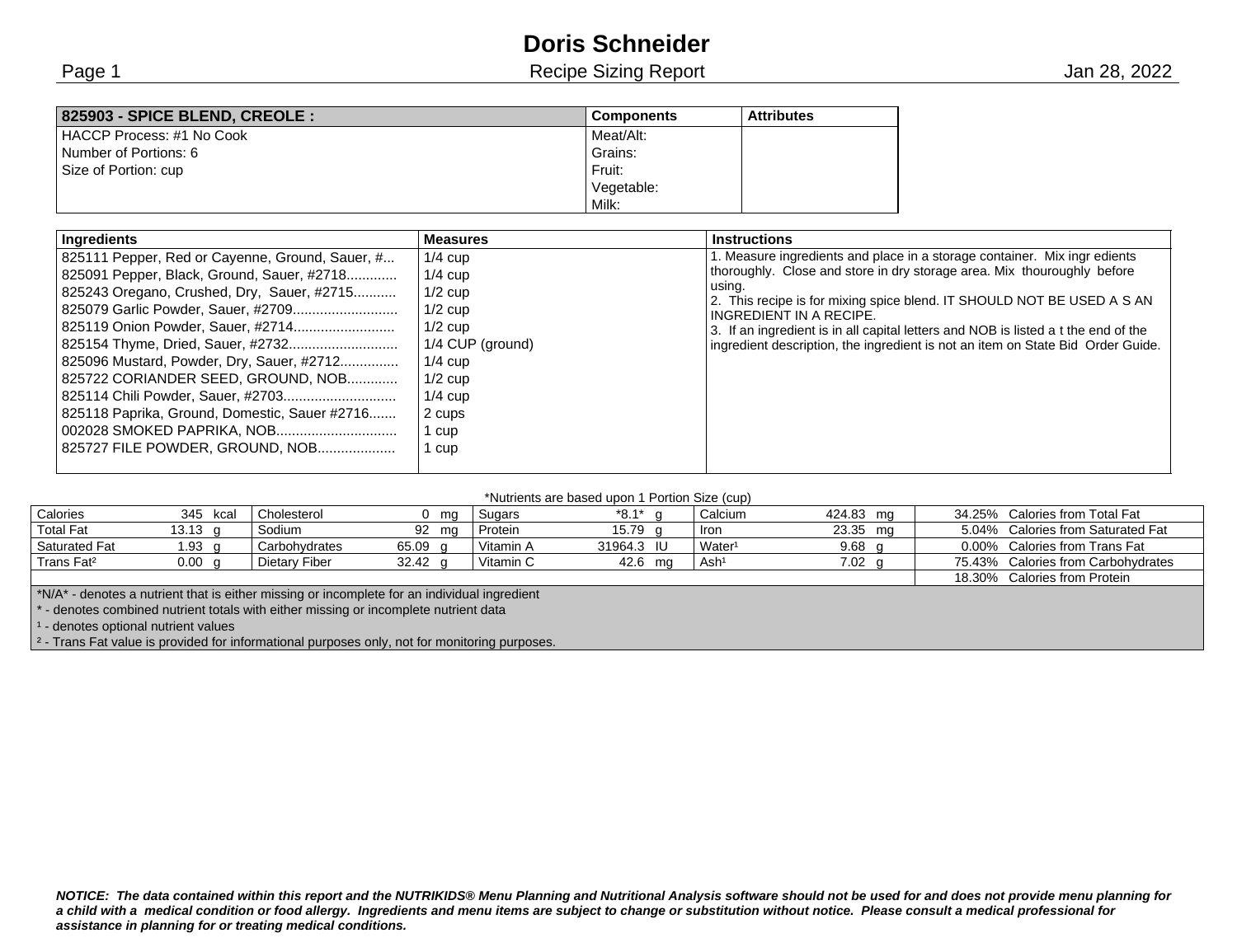## **Doris Schneider**

Page 2 **Recipe Sizing Report** 2 And 28, 2022

| 825901 - SPICE BLEND. ITALIAN :        | <b>Components</b> | <b>Attributes</b> |
|----------------------------------------|-------------------|-------------------|
| <b>HACCP Process: No HACCP Process</b> | Meat/Alt:         |                   |
| Number of Portions: 6                  | Grains:           |                   |
| Size of Portion: CUP                   | Fruit:            |                   |
|                                        | Vegetable:        |                   |
|                                        | Milk:             |                   |

| 1. Measure ingredients and place in a storage container. Mix ingr edients<br>825091 Pepper, Black, Ground, Sauer, #2718<br>$1/2$ cup                                                                                                                                                                                                                                                                                                                                                                                                                                                                                                                                                                                                    |  |
|-----------------------------------------------------------------------------------------------------------------------------------------------------------------------------------------------------------------------------------------------------------------------------------------------------------------------------------------------------------------------------------------------------------------------------------------------------------------------------------------------------------------------------------------------------------------------------------------------------------------------------------------------------------------------------------------------------------------------------------------|--|
| thoroughly. Close and store in dry storage area. Mix thouroughly before<br>825243 Oregano, Crushed, Dry, Sauer, #2715<br>1 cup<br>usina.<br>825127 Parsley, Dried, Chopped, Sauer, #2717<br>1 cup<br>2. This recipe is for mixing spice blend. IT SHOULD NOT BE USED A S AN<br>825190 Basil Leaves, Dried, Sauer, #2700<br>$11/2$ cups<br>INGREDIENT IN A RECIPE.<br>825452 MARJORAM, CRUSHED NOB<br>$1/2$ cup<br>3. If an ingredient is in all capital letters and NOB is listed a t the end of the<br>825721 PEPPER FLAKES, RED, CRUSHED NOB<br>$1/2$ cup<br>ingredient description, the ingredient is not an item on State Bid Order Guide.<br>825079 Garlic Powder, Sauer, #2709<br>cup<br>825119 Onion Powder, Sauer, #2714<br>cup |  |

### \*Nutrients are based upon 1 Portion Size (CUP)

| Calories                                                                                                  | 259 kcal          | Cholesterol   | 0 ma      | Sugars    | 3.0 <sub>q</sub> | Calcium            | 795.28 mg              |  | 10.16% Calories from Total Fat     |
|-----------------------------------------------------------------------------------------------------------|-------------------|---------------|-----------|-----------|------------------|--------------------|------------------------|--|------------------------------------|
| <b>Total Fat</b>                                                                                          | $2.92$ g          | Sodium        | 47 ma     | Protein   | 11.65 $q$        | <b>Iron</b>        | 22.18 mg               |  | 1.83% Calories from Saturated Fat  |
| <b>Saturated Fat</b>                                                                                      | $0.53$ g          | Carbohydrates | 58.80 g   | Vitamin A | 3140.4 IU        | Water <sup>1</sup> | $*5.81$ g              |  | 0.00% Calories from Trans Fat      |
| Trans Fat <sup>2</sup>                                                                                    | 0.00 <sub>q</sub> | Dietary Fiber | $20.08$ q | Vitamin C | 31.6 mg          | Ash <sup>1</sup>   | $*5.89$ <sup>*</sup> g |  | 90.79% Calories from Carbohydrates |
|                                                                                                           |                   |               |           |           |                  |                    |                        |  | 17.99% Calories from Protein       |
| $\mid$ *N/A* - denotes a nutrient that is either missing or incomplete for an individual ingredient       |                   |               |           |           |                  |                    |                        |  |                                    |
| - denotes combined nutrient totals with either missing or incomplete nutrient data                        |                   |               |           |           |                  |                    |                        |  |                                    |
| $1 -$ denotes optional nutrient values                                                                    |                   |               |           |           |                  |                    |                        |  |                                    |
| $\frac{1}{2}$ - Trans Fat value is provided for informational purposes only, not for monitoring purposes. |                   |               |           |           |                  |                    |                        |  |                                    |